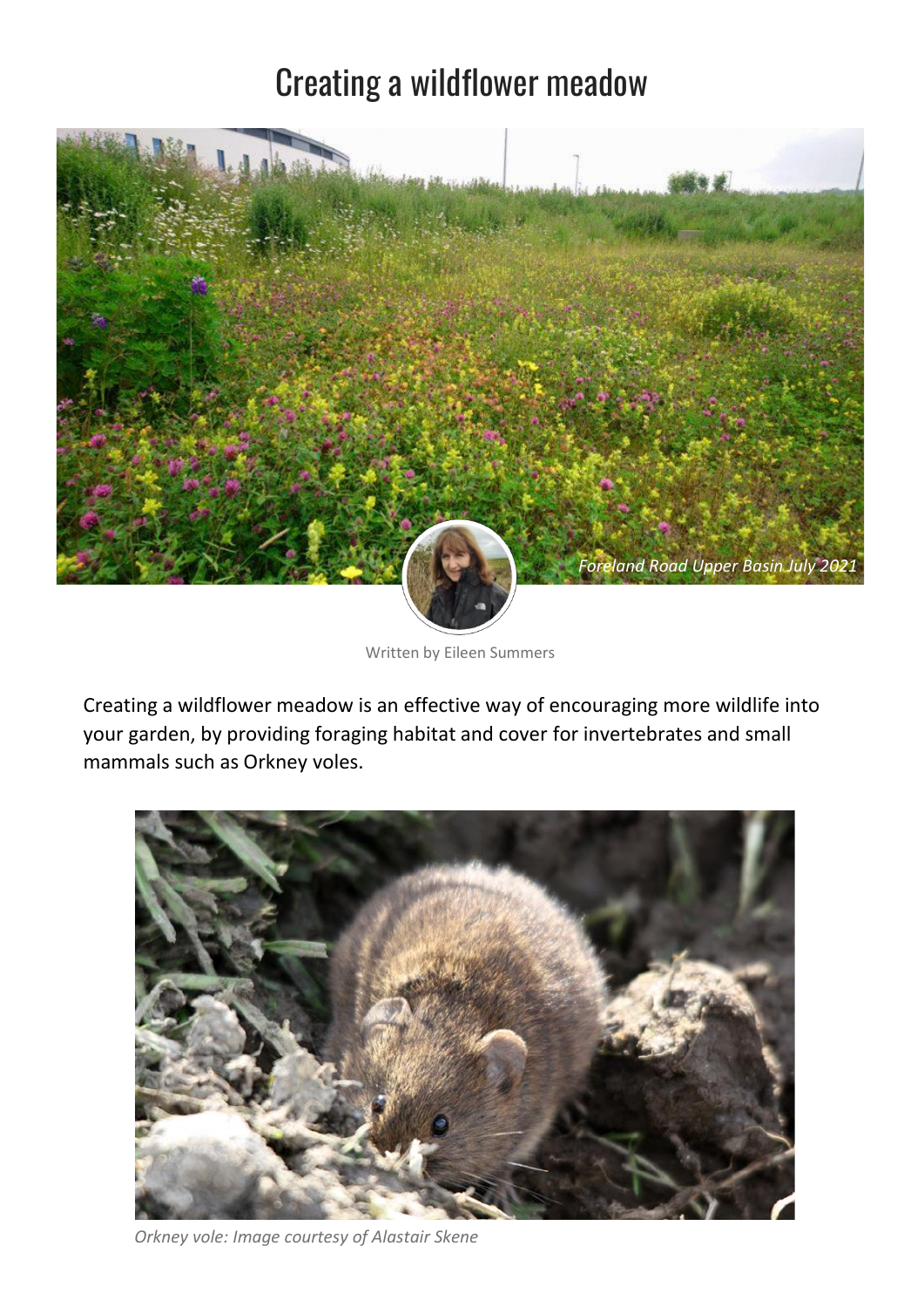A wildflower meadow need not be large. In fact, it is often better to trial a small area at first and see what works best in your garden. Wildflowers generally grow more successfully in nutrient-poor soils where they are not out-competed by grasses.

### Making a start

Wildflower seed mixes can be sown directly into freshly tilled soil but one of the drawbacks of this method is that, when the soil is disturbed in certain environments, the buried seeds of species such as docks and thistles are often brought to the soil surface, where they quickly germinate once exposed to light. These are most easily controlled by removing by hand, as they appear.

Another option is to develop the meadow more slowly, by gradually reducing the nutrient level of the soil and creating conditions that will benefit flowering species rather than coarse grasses. During the first year, this process can be started by removing the clippings every time the grass is cut and avoiding the use of fertilisers.

## Cutting the grass

After the final cut in September, it is best to scarify the grass, creating bare patches of soil, before introducing the seed of flowering species such as yellow rattle and selfheal – these are both semi-parasitic on grass and help reduce its vigour. Yellow rattle should always be sown in autumn as its seed depends upon exposure to cold winter temperatures to enable it to germinate the following spring. For this species it is also important to use fresh seed that has been harvested earlier in the summer. Selfheal may be sown in autumn or spring but germinates best in short grass.

During the following year, if the grass is growing vigorously, a high cut may be necessary around May, taking care to remove the clippings. For the remainder of the spring and summer, the meadow should be left uncut to allow the yellow rattle and selfheal to flower and set seed. This will help both species to establish more strongly and spread farther throughout the meadow area. Towards the end of September, the grass should be cut, and the clippings removed, to continue reducing soil fertility.

In subsequent years, as the yellow rattle and selfheal become more abundant, the grass should become thinner, creating more spaces for sowing seed of other species that are native to Orkney, e.g., red clover, devil's bit scabious, ox-eye daisy, knapweed, meadow vetchling and red campion. This should be done when the soil is moist, in late spring or late summer, and the seeds trampled in to ensure they make good contact with the soil.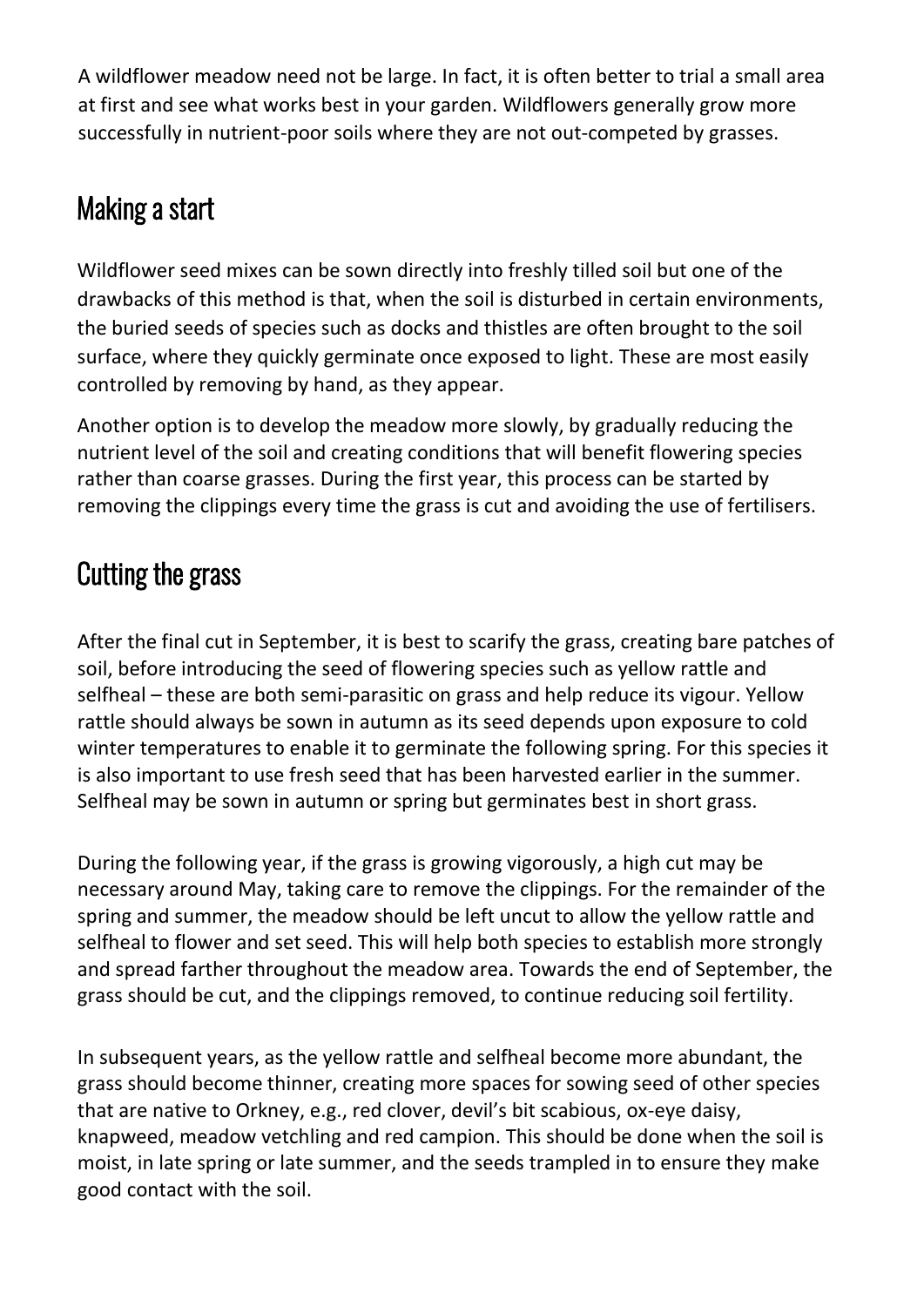





*Bird's-foot trefoil*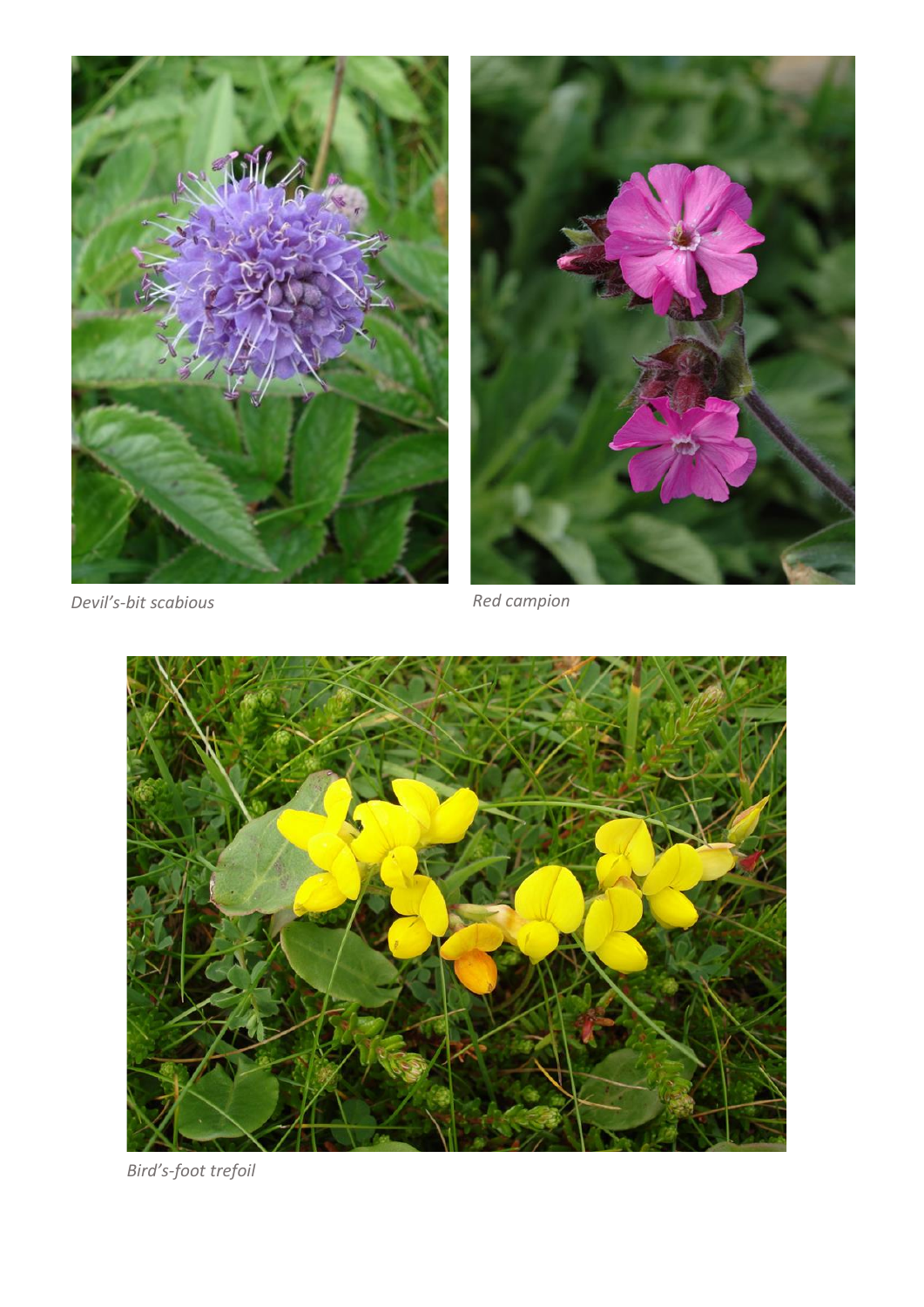### Plants into place

Another option at this stage is to grow wildflower plug plants from seed or cuttings in early spring, harden them off, and insert them into the developing meadow. Lady's smock, also known as cuckoo flower, is most easily grown from cuttings. Again, it's important to get plug plants into the ground when the soil is moist.

This method has the additional advantage of ensuring that certain plug plants can be inserted where they are more likely to grow well. The low-growing common bird's foot trefoil tends to grow more successfully around drier edges where the grass is especially thin and sunlight can penetrate well. Other species such as water avens and meadowsweet prefer wetter areas.

If areas of tussocky grass persist, this is not a problem because, if left permanently uncut, they can provide ideal habitat for nesting or hibernating bumblebees. Tussocky grass also gives good cover for Orkney voles.



*Cuckoo flower Selfheal*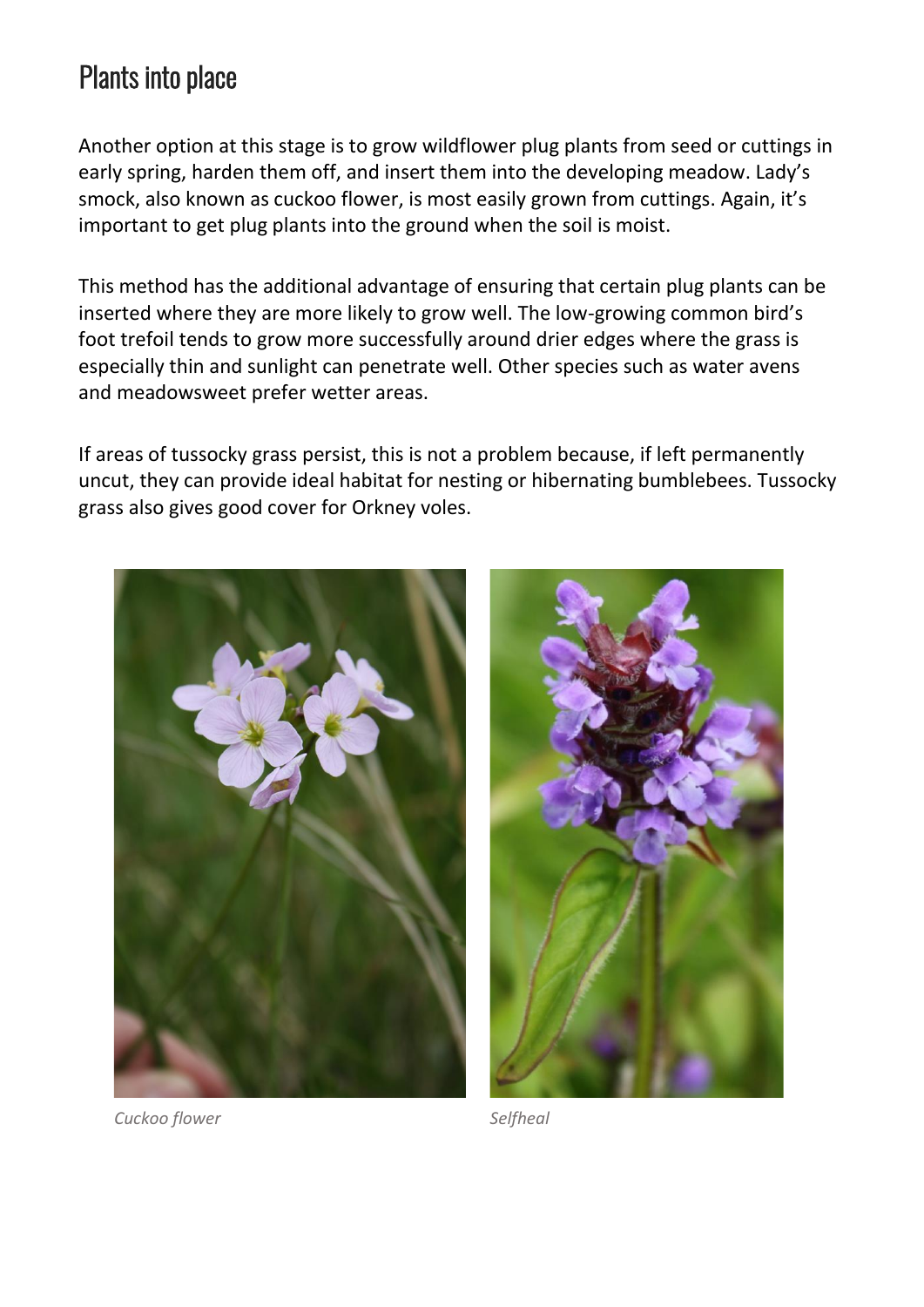

*Great yellow bumblebee: Image courtesy of John Crossley*

#### Managing the meadow

Once established, wildflower meadows should need very little maintenance, other than a single cut at the end of summer and the removal of unwanted weeds from time to time. Also, continuing to remove the clippings after mowing will help maintain low soil fertility and inhibit the development of coarse grasses.

The wildflower species mentioned here have been selected for their ability to provide a source of nectar and pollen from spring all the way through to late summer and early autumn. This is an important consideration as it means insect pollinators will have access to a plentiful food supply throughout their life cycle.

However, it's also worth noting that the species assemblage in the meadow may well change over time if the conditions suit certain species better than others, and you might find that whilst some increase in abundance, others may become scarcer and may even disappear altogether. This is all part of the experience of creating and enjoying a wildflower meadow.